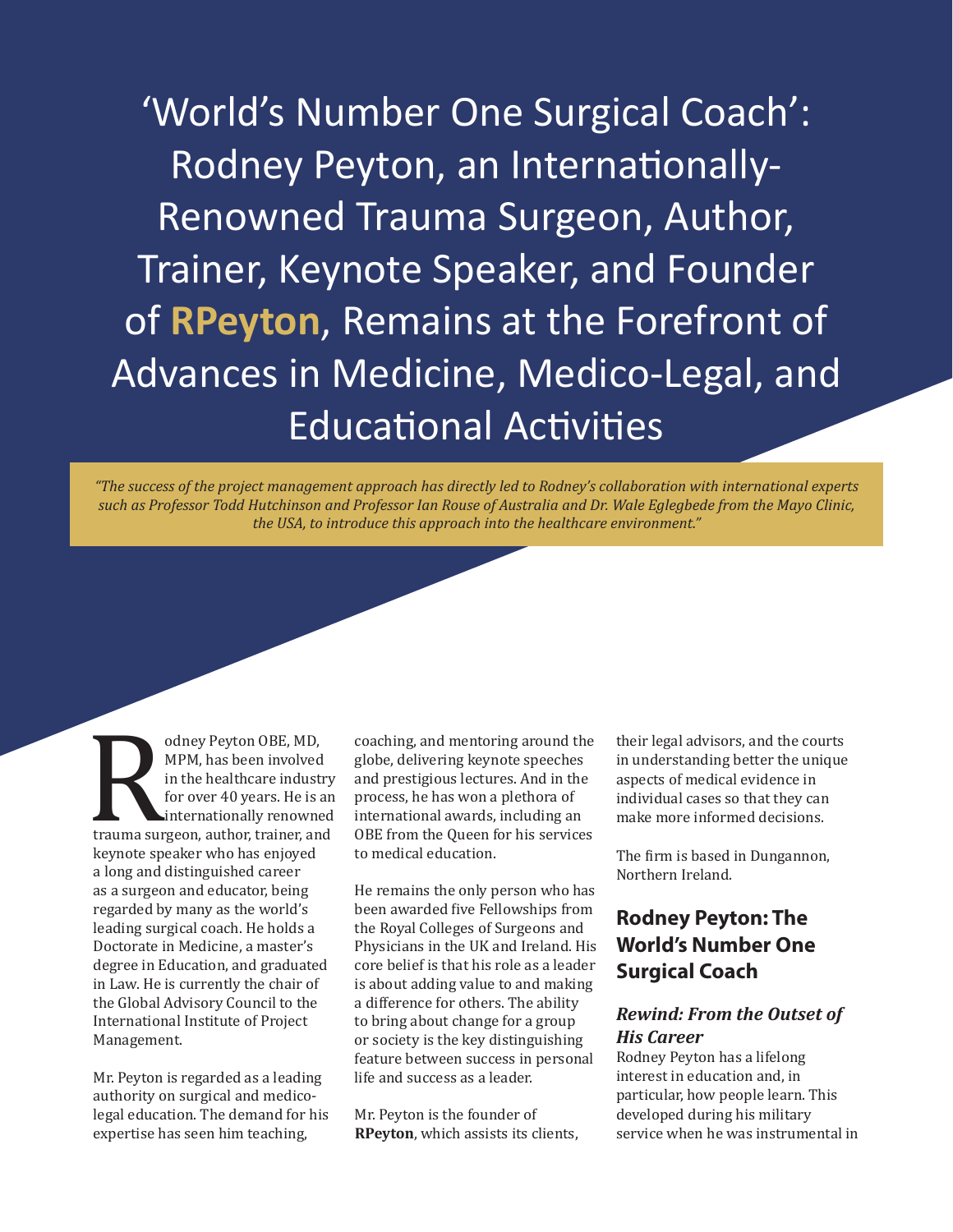developing a system for delivering the most effective and efficient management in a team approach to those injured on the battlefield known as Battlefield Advanced Trauma Life Support (BATLS), which continues to be improved and updated, being used by many forces around the world.

In civilian life, when he first took on his role as Head of Faculty Development with the College of Surgeons in England over 30 years ago, there was a limited acknowledgment that teaching adults depended on particular skills that could be systematised and taught. Most professions at that time followed an apprenticeship model, whereby trainees learned on the job by working alongside more senior colleagues. Even at the post-graduate level in universities, lectures were delivered by those who had been taken on by the university to undertake research projects with little or no regard to their ability to teach and ensure that students learned from them. The rapid advances of knowledge and techniques in recent years have made an apprenticeship model redundant. It has now been recognised that learning no longer has an end-point in any profession, and even the most experienced in every specialty must be committed to lifelong education.

Matters first came to a head in the late 80s, when there was a revolutionary change in operative technique with the development of laparoscopic or '*keyhole*' surgery. This was a radical change in the way surgery was practiced, and that highlighted that even very experienced consultants required safe, effective, and rapid training in new techniques. Rodney was asked by the Royal College of Surgeons of England to develop such courses, basically from scratch. He created '*Training the Trainers*' courses that were pioneering at the time but are now taught somewhere in the world on an almost daily basis. The main theories are captured in his bestselling textbook *'Teaching and Learning in Medical Education'* (1998).

What was then a revolutionary idea has become mainstream, with most university and post-graduate trainers now being required to have a formal teaching certification.

About training and surgery, Rodney developed what is now known as the Peyton Four Stage Technique for teaching complex surgical procedures, which have been widely researched in academic institutions from America to Australia and from Sweden to South Africa. The design, development, and delivery of these techniques on a global basis has

resulted in him being called the '*World's Number One Surgical Coach.*'

The Medico Legal Authority - whe

#### *Peyton Four-Stage Approach: To the Rescue*

As we have seen, change is inevitable. As an entrepreneur and businessman with over 30 years of investing globally, Rodney has always been fascinated by business concepts, systems, and project management approaches that he has also promoted in the medical environment.

With the day-to-day management of his investments and business interests, coupled with his experiences of delivering his training and coaching practices within the medical environment, Rodney has seen first-hand the necessity to develop a systems approach for effective management.

He is also a well-recognised authority on medico-legal issues, including training doctors and lawyers on the subject. This brought him into contact with the developing concept of legal project management and how this approach has introduced project management techniques, which are widespread in the industry, into the legal profession, which has revolutionised the practice of law to the extent that it is now taught as a major subject in most law faculties.

## **COVER STORY**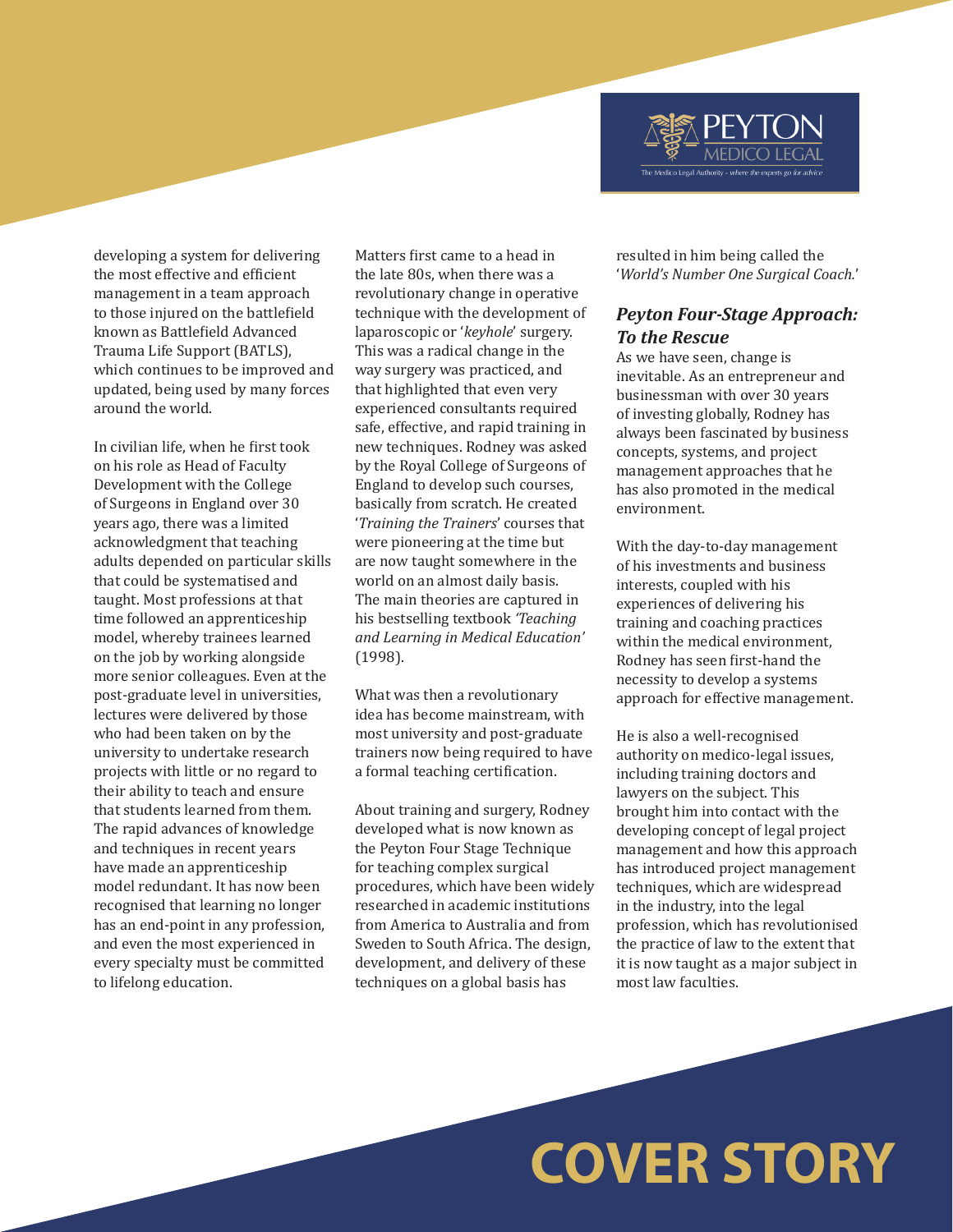# **COVER STORY**

The success of the project management approach has led Rodney's collaboration with international experts such as Professor Todd Hutchinson and Professor Ian Rouse of Australia, and Dr. Wale Eglegbede from the Mayo Clinic, the USA, to introduce this approach into the healthcare environment. Ultimately, the objective is to apply project management approaches to improve the quality, effectiveness, and efficiency of all aspects of healthcare services, thereby resulting in better patient outcomes.



He always has simplified and streamlined his training techniques throughout his career using a systems approach, remembering that the '*system*' stands for '*Save Your Self, Time, Energy, and Money*.' A specific example has been the introduction of the Peyton Four-Stage Approach, as mentioned above. Not only did he have to design and develop a system itself from scratch, underpinned by a detailed knowledge of how individuals learn new techniques, but he also had to adapt the technique into a properly managed system to ensure the quality of both training and the patient outcomes. This further led to the necessity for appraisal and assessment. His book "*Appraisal and Assessment in Medico-Legal Practice*" (2000) has formed the basis for the ongoing growth and development of medical practitioners in many countries to

guide them throughout their years of practice.

### *Rodney Peyton: Motivating Individuals*

In the late 80s, as Head of Faculty Development in the Royal College of Surgeons, England, and backed by his military experience, he was instrumental in introducing an American system, Advanced Trauma Life Support (ATLS), into widespread civilian practice in the UK. All significant changes will meet resistance, particularly in a conservative profession such as medicine, and the introduction of this system was no exception. The somewhat flattened governance structures in the healthcare professions, with senior individuals having a lot more autonomy than they would have in industry, meant that the majority would not accept transactional leadership from the top down. What is required is transformational leadership. This type of leadership is about the ability to influence others' thoughts, feelings, actions, and behaviors, thereby guiding them for a specific purpose to bring about change, using influence, not authority, to assist, motivate, and inspire.

The transformation began with an understanding of how people are motivated. All could agree with the potential result, that of providing the best possible care for patients. However, people differ in the way they receive and process information. Some are very action-orientated and want the facts. Others are knowledgebased, wishing to know in detail the research and the reasoning behind any changes, figures, and statistics

for results. The third group is very system-orientated and wants a precise sequence of steps to follow. The fourth group is very socially orientated, wanting to know who else was adapting the methods and what they felt about the experience.

Each required a different set of messaging and an acknowledgment of their underlying expertise. They needed to feel they were being respected and that the changes were being brought in with their assistance rather than being enforced. Over two to three years, acknowledging how different individuals wished to be communicated with, taking time with face-to-face meetings and courses, the system went on to be adopted throughout the British Isles and beyond.

### *Future Arrangements: Going Above and Beyond*

This is an exciting time for the company, which is about to enter a new managed growth era. This has come about by collaboration with acknowledged experts in project management from the United States, Australia, the UK, and Ireland. Standing still is not and never has been an option, as Sheri Tree, Founder of BANK Technologies, stated, *"The best way to predict the future is to create it."*

Rodney Peyton has been at the forefront of advances in medicine, medico-legal and educational activities for many years, all of which have provided an excellent grounding to the next phase of growth into the realms of medical project management on an international scale.